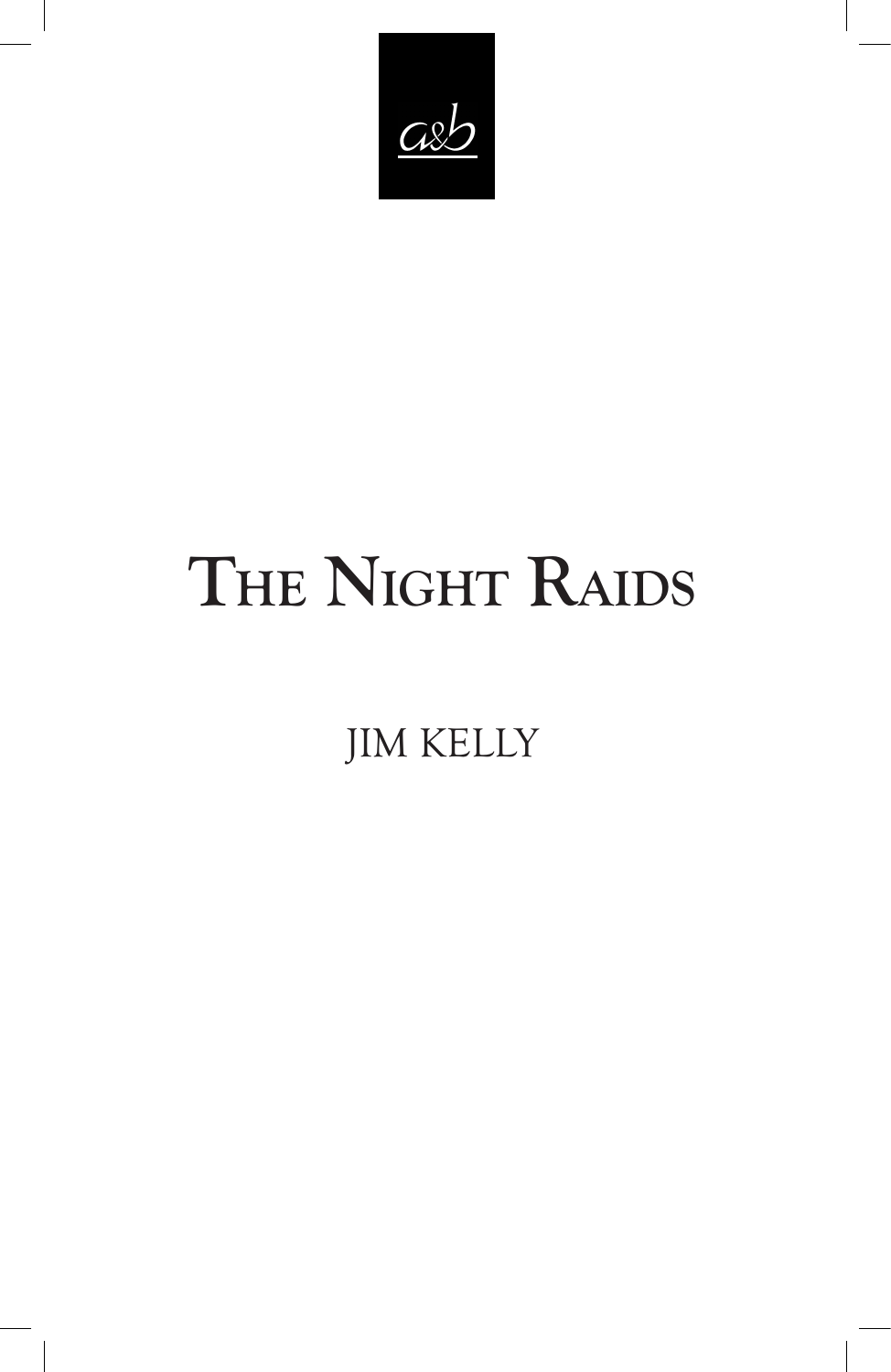Allison & Busby Limited 11 Wardour Mews London W1F 8AN *allisonandbusby.com*

First published in Great Britain by Allison & Busby in 2020.

Copyright © 2020 by Jim Kelly Map © 2020 by PETER LORIMER / PIGHILL

The moral right of the author is hereby asserted in accordance with the Copyright, Designs and Patents Act 1988.

> *All characters and events in this publication, other than those clearly in the public domain, are fictitious and any resemblance to actual persons, living or dead, is purely coincidental.*

All rights reserved. No part of this publication may be reproduced. stored in a retrieval system, or transmitted, in any form or by any means without the prior written permission of the publisher, nor be otherwise circulated in any form of binding or cover other than that in which it is published and without a similar condition being imposed on the subsequent buyer.

> A CIP catalogue record for this book is available from the British Library.

> > First Edition

ISBN 978-0-7490-2482-6

Typeset in 11/16 pt Adobe Garamond Pro by Allison & Busby Ltd

The paper used for this Allison & Busby publication has been produced from trees that have been legally sourced from well-managed and credibly certified forests.

> Printed and bound by CPI Group (UK) Ltd, Croydon, CR0 4YY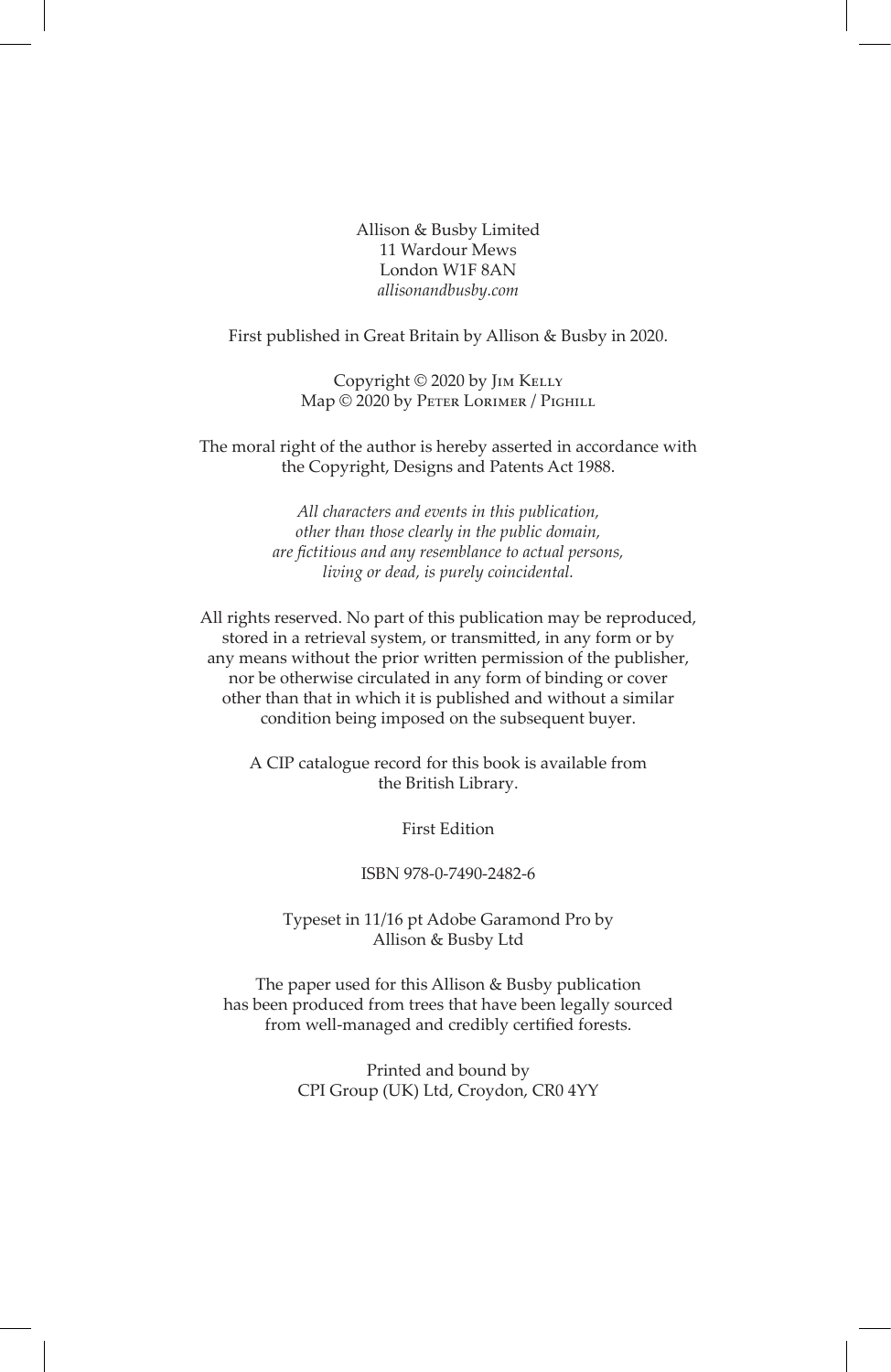## CHAPTER ONE

25th August 1940

The coast of East Anglia appeared below, a curving line of white surf glimpsed through the glass cockpit floor of the bomber. The pilot, Leutnant Helmut Bartel, imagined the Heinkel's moon shadow sliding over the beach, and the marshes, and then the wide fields that lay ahead. He tapped his compass, checking they were still on the correct bearing for their target, a railway bridge over a river just north of the medieval city of Cambridge. He used his glove to smooth away the ice which obscured the needle. Leaning back into his seat, he felt through the steering column the soft bump as the aircraft hit the warm air rising from the land below, slowly giving up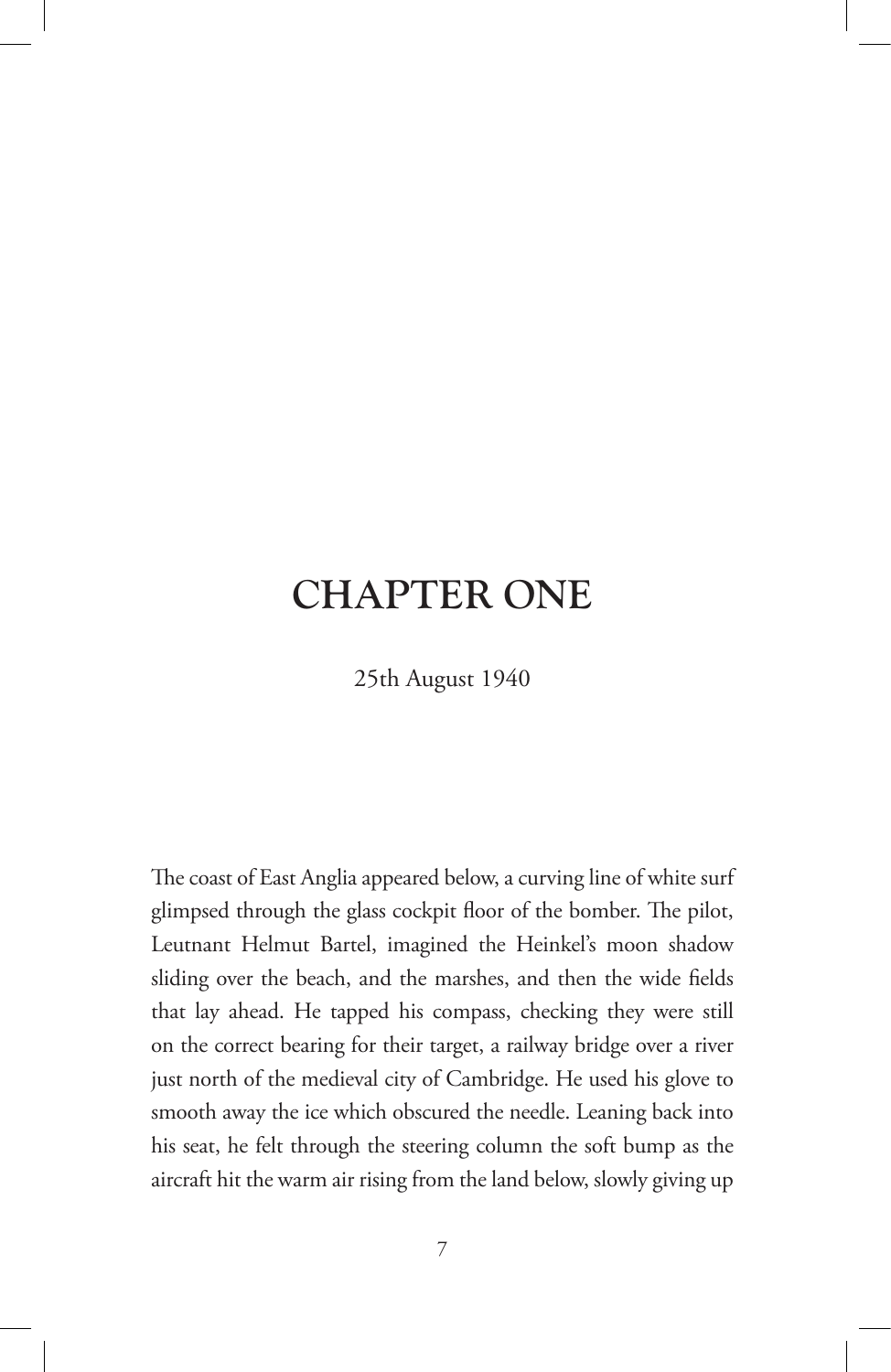to the darkness the heat it had absorbed during a long summer's day.

It had been a dazzling day in Berlin. He'd spent the morning with his family on the beach at the lake. His eldest daughter, bouncing on her toes in front of the ice-cream seller's bicycle, could never keep the cone upright. The baby had slept on a rug, in the shade of a parasol. His wife had worn a daring new swimsuit. Back at their flat, after a meal, his friend and co-pilot Walther Schmidt had picked him up for the drive to the airfield, and Bartel had waved through the rear window, watching his family diminish, standing against a backdrop of suburban trees.

'*Es is Zeit*,' he said, shattering the memory, his voice relayed to the crew, the radio signal almost obscured by static.

Schmidt, who was also the bombardier, unbuckled himself from the co-pilot's seat and wriggled expertly to the floor of the cockpit, where he landed softly on his knees. He spread his body out on the plastic flexi-glass, the line of his spine absolutely central, his feet pointing back across the North Sea, to the Frisian Islands and Berlin, his head set directly towards Cambridge. In this position he was able to rest his skull in the niche provided, and use his right eye to look down through the bombsight. His hand crept over the instruments set in the fuselage, his fingers finally resting on the bomb bay trigger, and beside it, the thumb-switch for the reconnaissance camera.

Bartel, staring into the night, noted the smell rising from the navigator: cold sweat and fear, mixed with the wax he used to sweep back his hair. Schmidt had been his best man, and the picture at home in the hallway showed off his confident smile as he threw an arm round the groom's shoulders. They'd been in uniform then, the promised war a glittering adventure, just beyond reach.

He checked the fuel gauge, a procedure he repeated at least once a minute. The electronic dial indicated that the Heinkel had enough to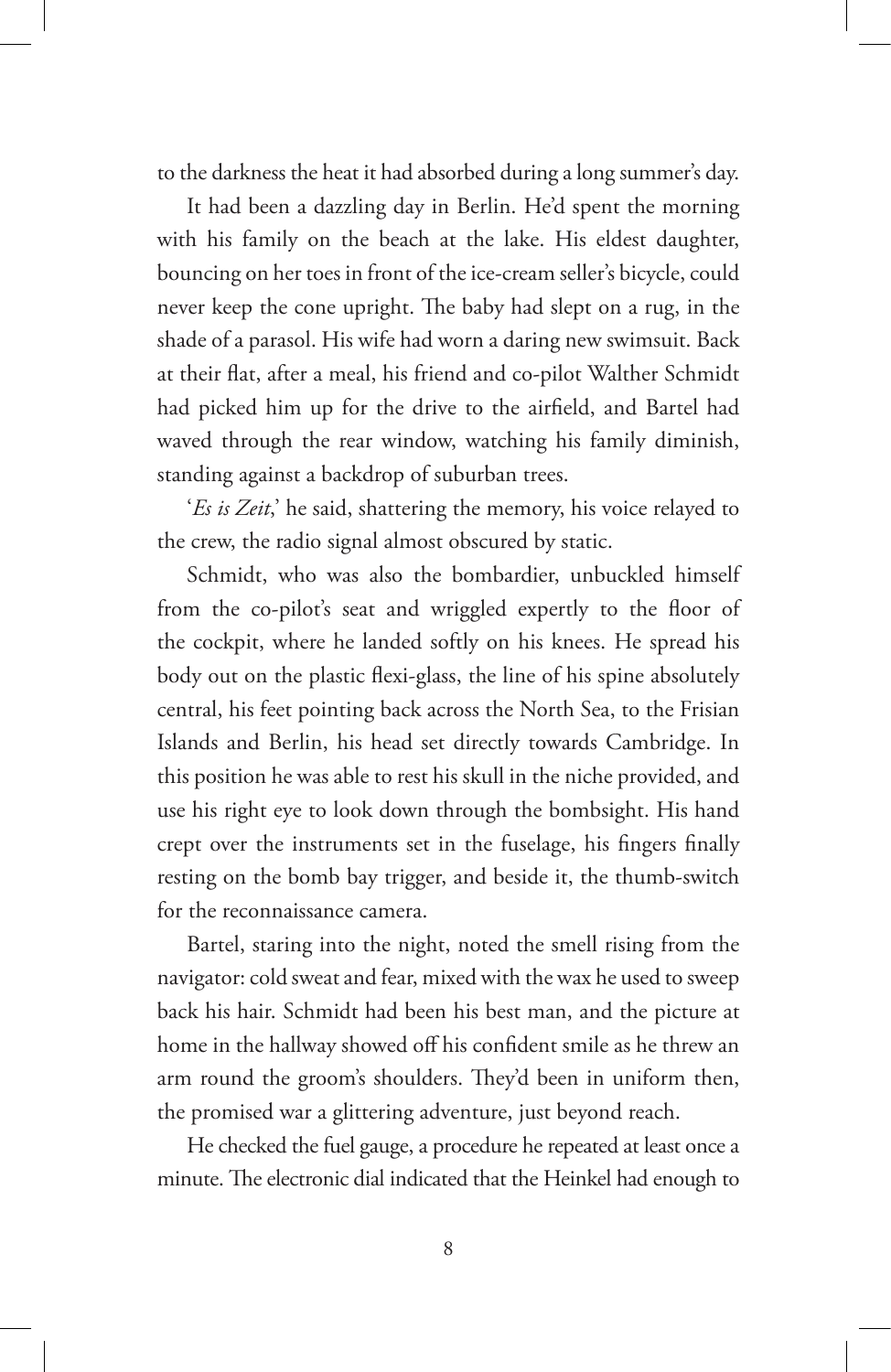reach the target and return home. The thought of touchdown at the forest airfield at Waren, of walking to Schmidt's car after the debriefing, and simply being driven home, was so beguiling, so close, that Bartel felt his guts twist. He wondered, often, if this sudden unexpected urge to cry like a child marked him out as a potential coward.

He gripped the steering column and felt sweat trickle down his neck beneath his flying suit.

A burst of static rang in his headphones and he looked up to see the escort fighter tip its wings, and peel away to the north.

'*Allein*,' he told the crew. *We're on our own.*

He repeated himself twice, hoping to be heard above the roar of the twin exhausts, mounted just to the rear of the cockpit.

The night had been clear but now a great billowing ridge of cloud thudded against the aircraft, threatening to shake it out of the sky. They had been easy prey for British fighters, but now they were safe. Clouds had been forecast by Berlin, and clouds there were. The cheer from the crew was reedy but unmistakable. They had left the realm of the revealing moon.

Bartel took the aircraft above18,000 feet to make sure they were firmly embedded in the high cumulus, but nevertheless there were intermittent glimpses of the land below, and so they saw towns twinkling faintly, despite the strictures of the blackout. Bartel smiled, because it meant there was a chance they were not expected, and that all attention had turned to the raids on the South Coast.

The Heinkel laboured onwards east. The crew was silent, but he knew they were all doing exactly the same thing: counting to themselves, recognising that as each mile went past they were, paradoxically, getting closer to home, or at least to a homecoming*.* All they had to do was destroy the bridge, then melt away, and fly back across what his father and grandfathers had all called the German Ocean.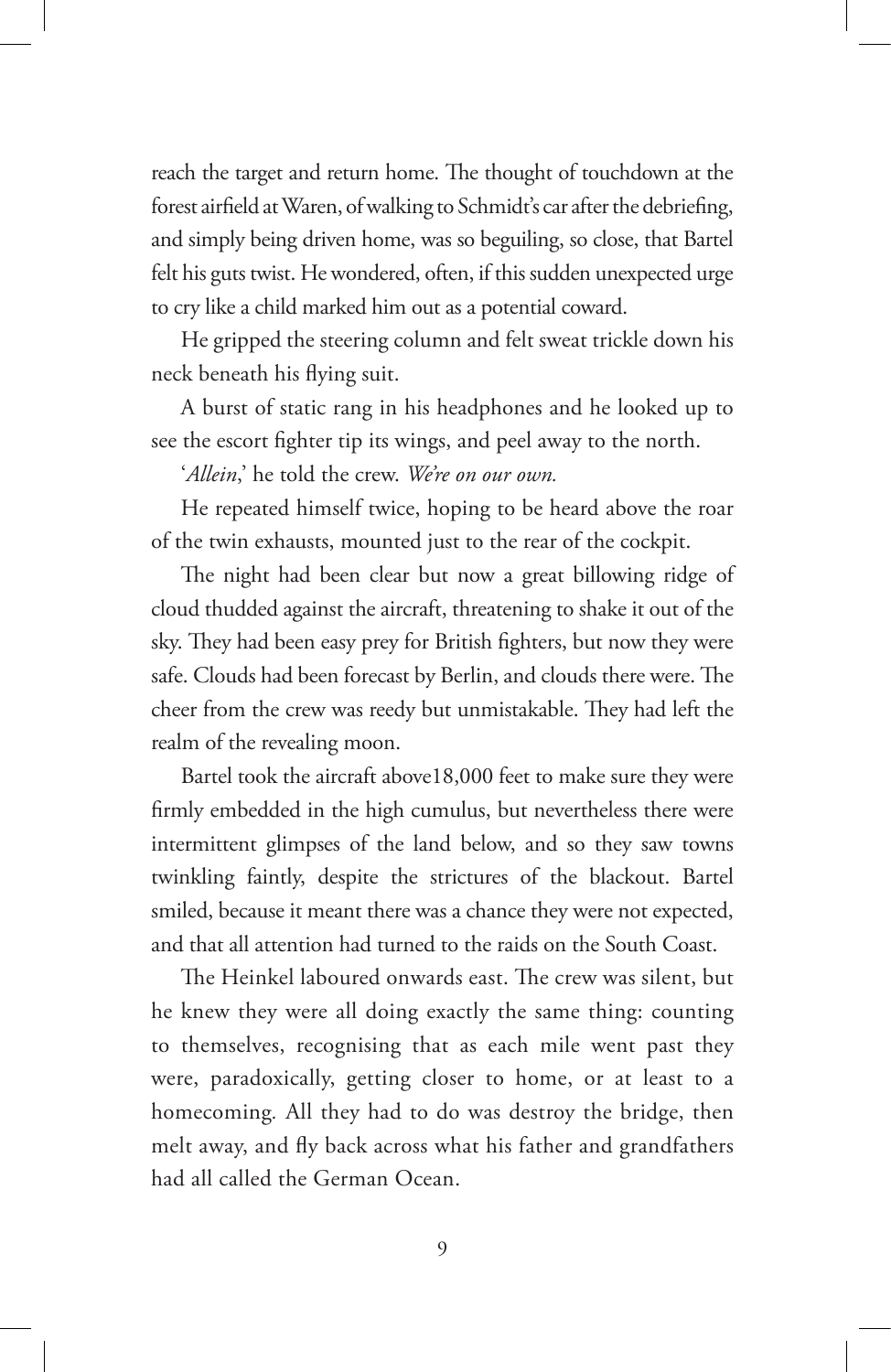This was not their first sortie. They had flown nuisance raids for a month, designed to harry the enemy and train the crew for the heroics to come. Morale had been poor because they felt themselves excluded from the great battles over the airfields of Kent and Sussex in which five hundred bombers, a thousand perhaps, rained destruction on the RAF below, clearing the path for an invasion by sea.

But Oberst Fritsch, the commander at Waren, had made it clear in his pre-flight briefing that this particular raid would write its own footnote in the history of this great war. Military intelligence had identified Bridge 1505 – a box-girder of steel – as a key link in the enemy's transport network. Destroy it, and the result would be chaos at a vital point in space and time. If the German landings came not on the South Coast but on the East Coast, the British would be unable to rush men and arms to repel the invaders.

'Five miles to the target,' said the navigator.

Bartel let the aircraft descend, and they quickly dropped below the clouds.

Even on such a dark night you could see below, strung across their path, a silver river. The old hands who'd flown in the Great War had said it was impossible to fly the bomber to its target without a clear sky and the moon. But Bartel and Schmidt had argued that the river would betray itself. And so it was.

Bartel noted the time. 'Walther?'

'Ready.' Schmidt pressed his face into the Plexiglas sight and began to take pictures.

The altimeter ticked down from 19,000 feet.

Behind the reinforced steel bulkhead at Bartel's back the bombs stood in two lines, cones upwards, held fast in place by iron clamps.

Bartel struggled with the controls: he felt sluggish, and when he tried to think, logical progressions escaped him.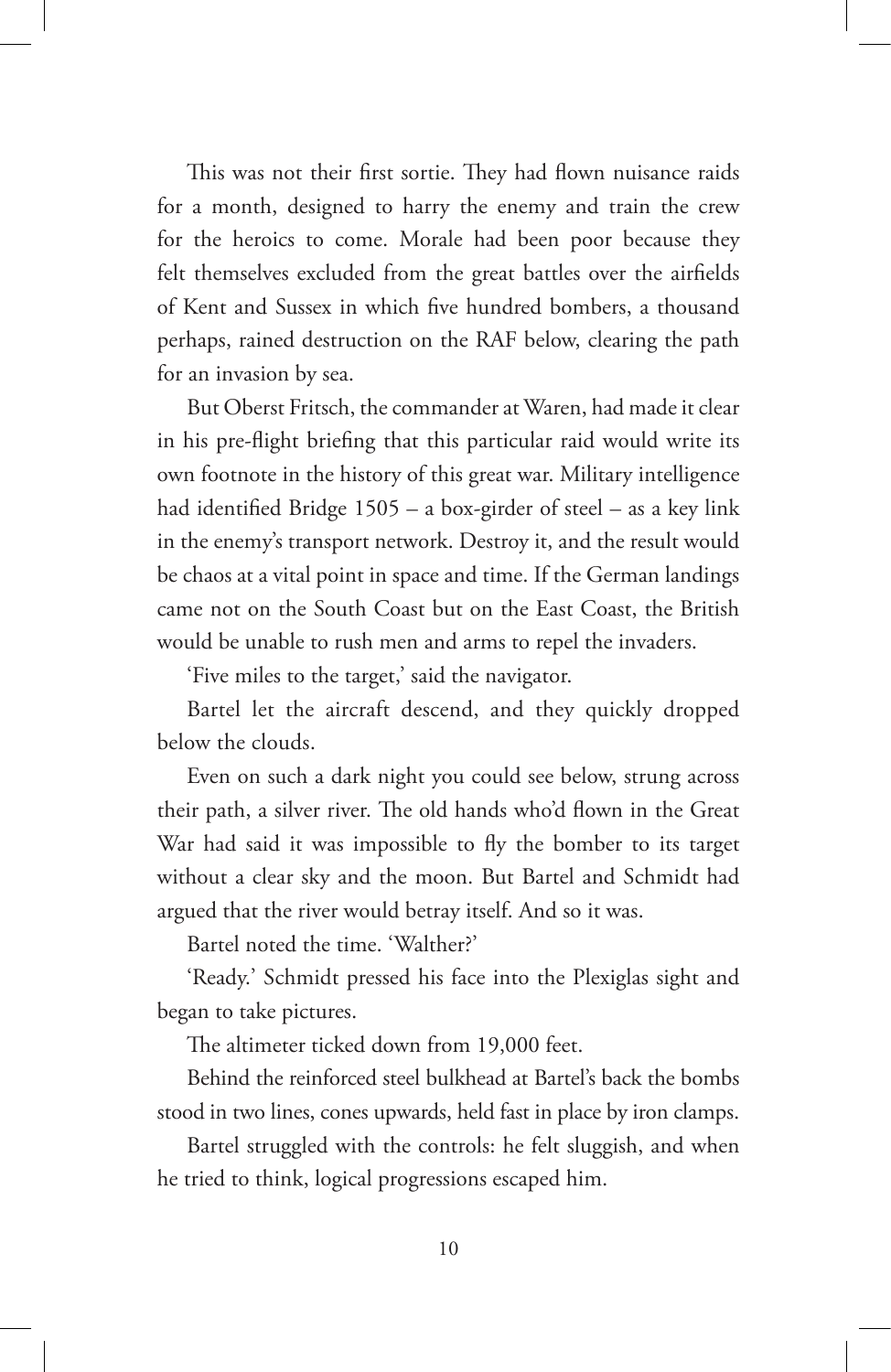He forced himself to concentrate on reading out their height.

At 10,000 feet he banked, turning the bomber south, so that they could track the shining water.

He braced himself against the pilot's seat and heaved up the bomb-door lever. The noise doubled. The urge to override Schmidt's trigger, and let the bombs fall now, so that they could turn home, was almost intolerable.

Bartel could see the river's mirror below, briefly holding in its surface a black silhouette of the Heinkel.

They'd expected anti-aircraft fire, but there was none.

'Five thousand feet,' said Bartel.

'Target in sight,' said Schmidt.

Bartel heard the bomb clamps spring and turning, saw the first shell slip away. The bombardiers at Waren had written in chalk on its side: *Erste Stoppe Cambridge!*

'She's gone,' said Schmidt.

Two more shells followed.

The river sped by below them, and then in an instant the target flashed past – a metal bridge, with its double line of tracks, then a series of narrow workers' streets, a gasometer and the rail yards.

Bartel checked the chronometer, which had been set to Greenwich Mean Time, and read 10 p.m.

The first of the falling shells had twisted in the air, the cone coming down, the fins taking control, reaching terminal velocity within a handful of seconds, which is when the screaming began.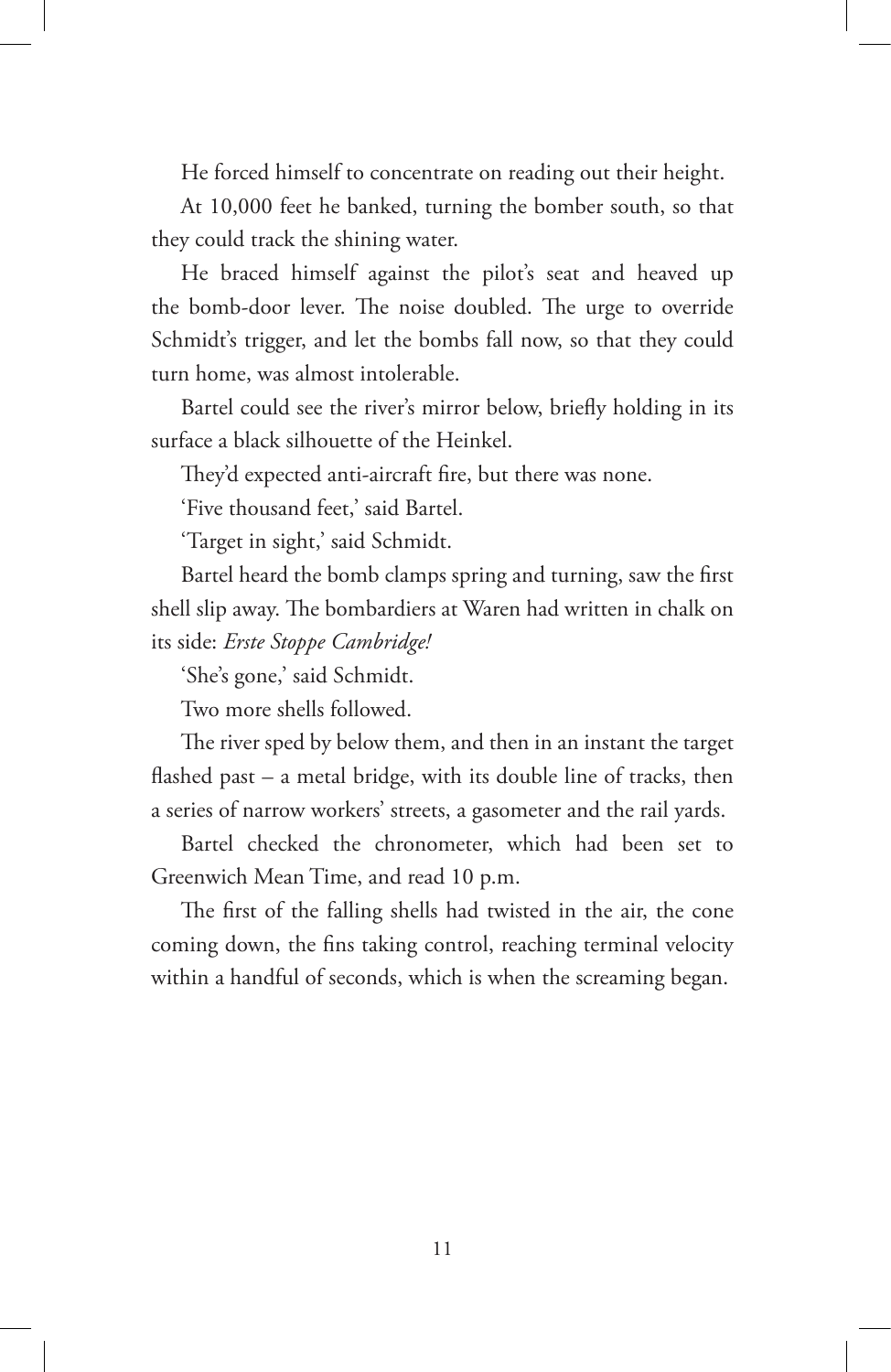## CHAPTER TWO

Detective Inspector Eden Brooke sat at a trestle table in the public bar of the Wellington Arms, contemplating a pint of Ridley's Best Bitter. The pub lay in the maze of streets known as the Kite, a working-class district within a parallelogram of down-at-heel shop-lined roads, sandwiched between Parker's Piece, Cambridge's great park – an army encampment since the outbreak of war – and the distant expanse of the rail yards, which stretched north into the Fens along the river.

The Wellington Arms, at the corner of dead-end Earl Street, was packed with soldiers, most of whom were bivouacked in bell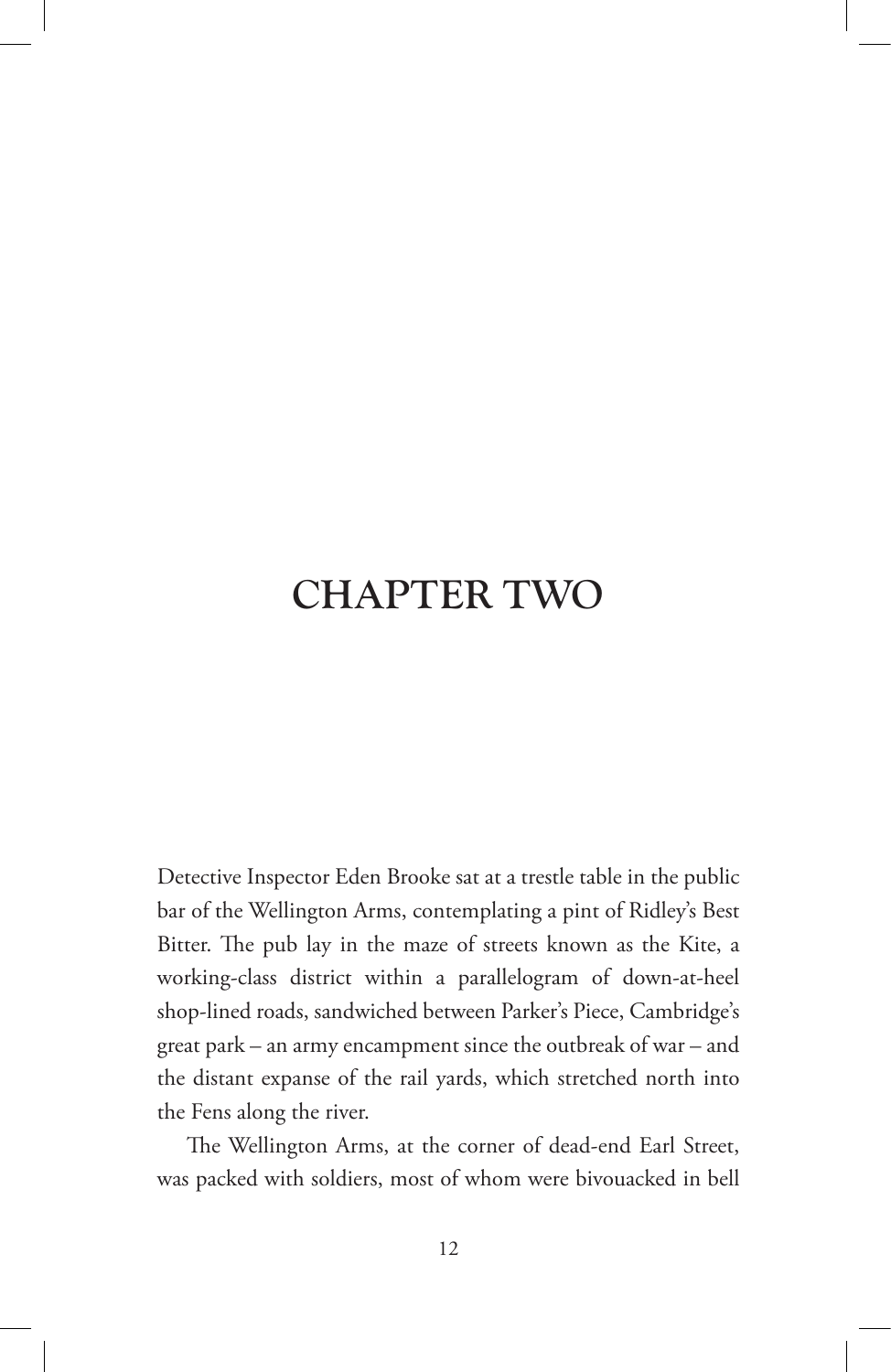tents on the nearby park. The manic buzz of conversation, the raucous laughter, spoke of anxiety and excitement in the face of the news of war; Dunkirk had gone, Paris had fallen, and now air battles raged over the Home Counties, and everyone talked of the imminent threat of invasion. No day passed without hysterical 'sightings' of German parachutists, reports of shadowy fifth columnists sabotaging the war effort from within, or radio reports of spies spotted landing on the South Coast, or – worse – the East.

The sense of danger found its physical expression in the gas masks on every table, hanging from chair backs or flung over coat hooks, within reach should the dreaded attacks materialise.

Edmund Grandcourt, Brooke's batman during a very different kind of war, was at the crowded bar getting his beer. In Palestine during the 'last lot', Brooke had relied on his stoic common sense. After the war Brooke had pulled strings to secure him a position in the university's engineering department, in charge of stores. Diligent, honest, organised, an encyclopaedia of everyday knowledge, he'd thrived. Most nights, when the sirens wailed, Grandcourt was on duty as a voluntary warden at one of the public air raid shelters on the park. But tonight there had been no siren, the first such reprieve since an attack earlier that summer which had left nine dead and a terraced street reduced to rubble. No more bombs had fallen since, but the sirens had sounded nonetheless, sending the city's weary residents below ground, or out into backyards and gardens to the damp delights of Anderson shelters and the horrors of the chemical toilet.

But not, it seemed, tonight. The clouds, masking a bomber's moon, promised a brief return to a normal life.

Since Brooke's return to Civvy Street he'd often relied on Grandcourt when a case proved intractable. The Borough, the city's miniature police force, had just two inspectors, while its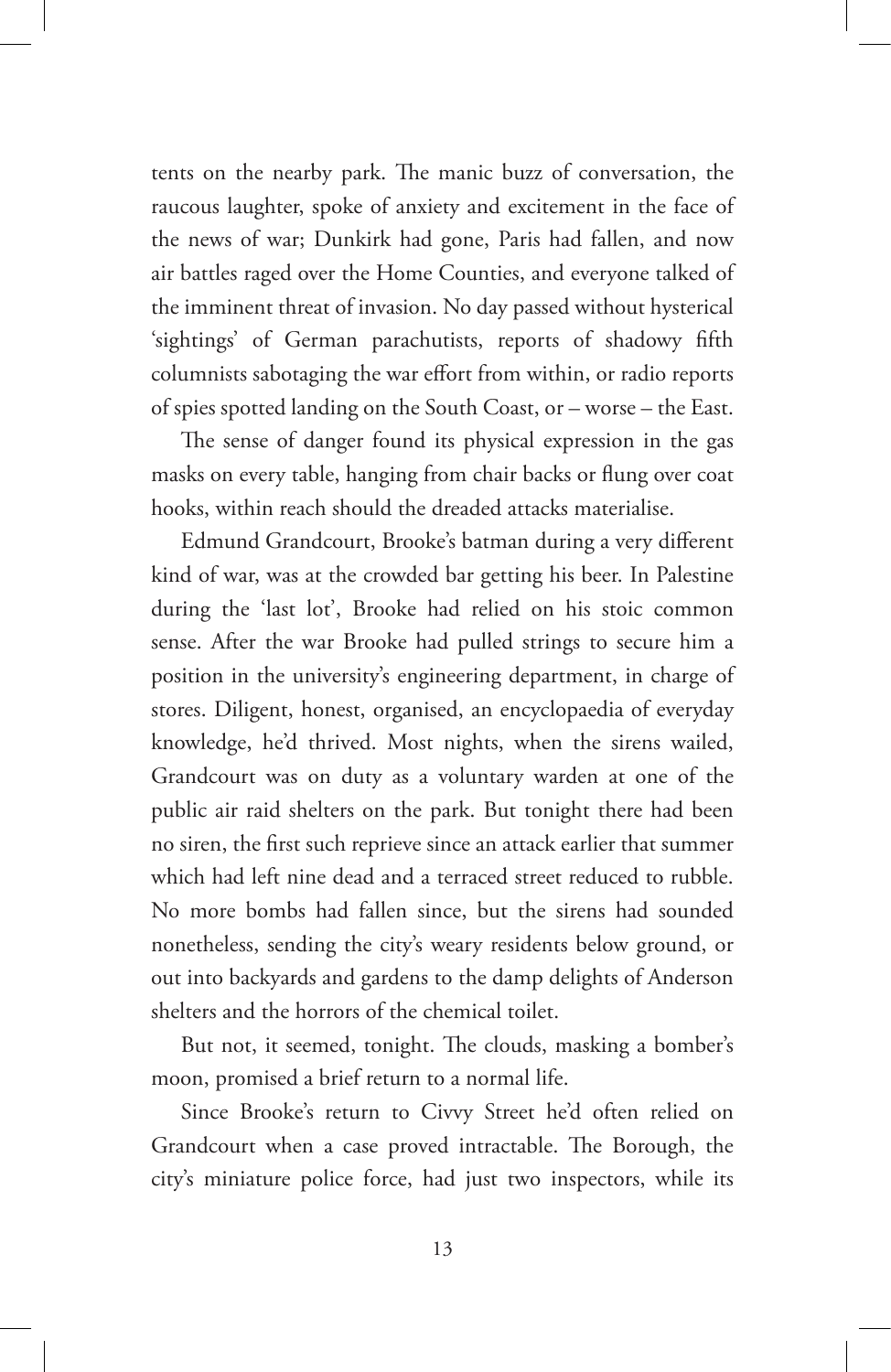rank-and-file had been sorely depleted by the demands of war. Retired officers had been drafted back onto the streets, but the Borough's ability to preserve law and order was often stretched to the limit, if not beyond.

Grandcourt's other priceless asset, besides his common sense, was that he could be found at night. Brooke treasured the company of nighthawks. In the desert he'd been captured by the Ottoman Turks: staked out in the sun by day, interrogated before the silvered lamp by night. His eyes, damaged, had never recovered. He wore tinted glasses of various hues to alleviate the pain of photophobia *–* an extreme sensitivity to light. They ranged from jet black – for direct sunlight – to a calming brown-yellow, although here, in the dim, smoky bar, he'd abandoned even these, so that for a few moments he could let his blue eyes enjoy the world in true colour.

Brooke took off his hat and rested it on the tabletop, pushing thick black hair back from a high pale forehead. Since he'd come home, and joined the Borough – when it was clear his injuries made further study for his degree impossible – he'd built up a network of such nighthawks dotted across the city, individuals who had to work after dark, or who shunned the light, or simply thrived when the rest of the busy world slept. Brooke's damaged eyes were the outward sign of his injuries. The inward sign was acute insomnia. So the night, and the people of the night, had become his half-lit world.

Grandcourt came back with the beer. He'd not been able to wait and so his moustache was decorated with suds.

'So what's this, sir?' Grandcourt was almost part of the family, familiar with Claire and the children, but the 'sir' never faltered, although its note of deference had faded over the years.

Brooke had placed a small bottle on the table. It was made of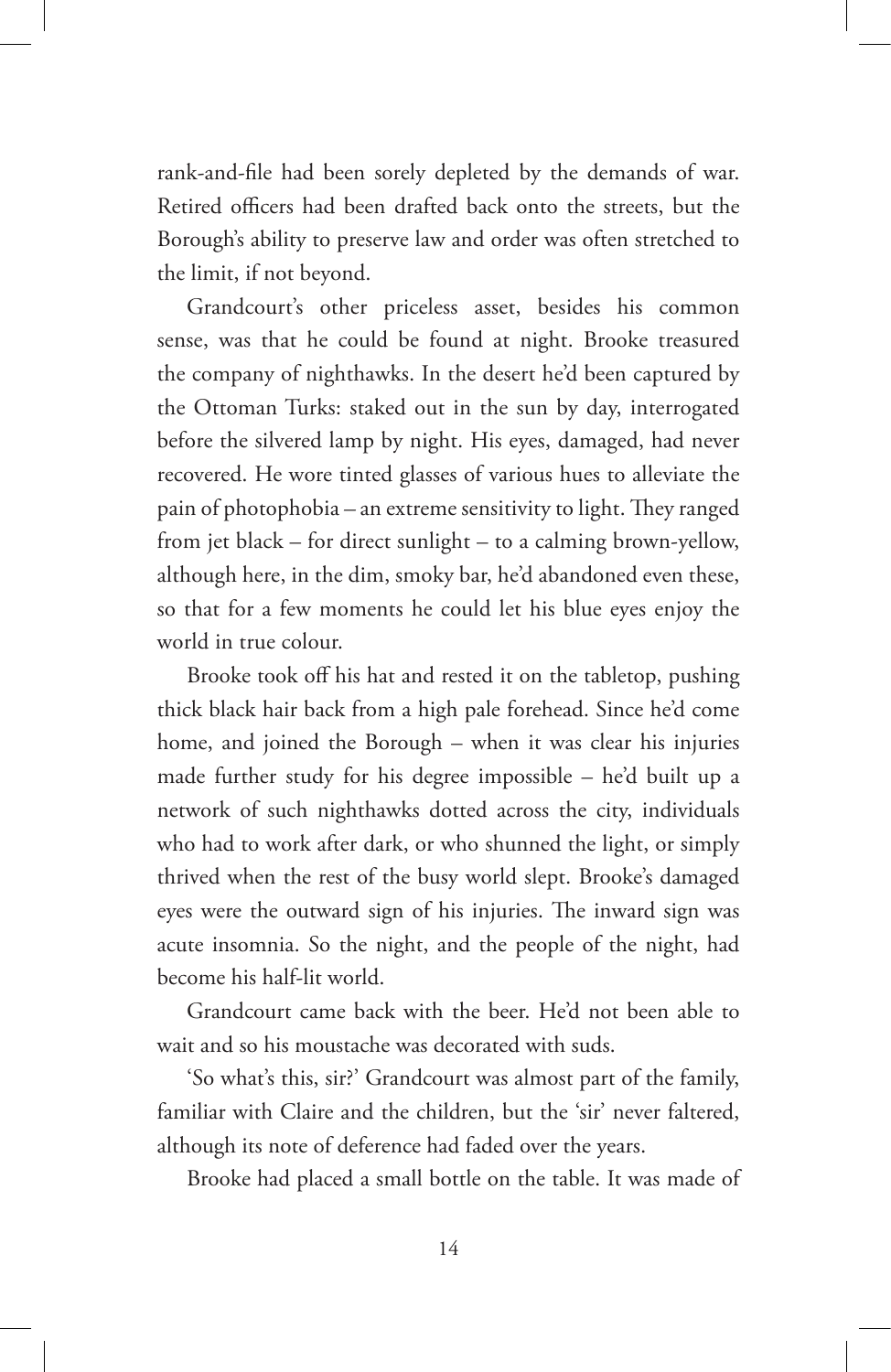clear glass, with a stone stopper held in place by a brass lever. The liquid inside was a subtle colour, a pale blue, an echo of Brooke's unshielded eyes.

'Go ahead,' he said, as Grandcourt manipulated the bottle, testing the release on the stopper. 'It's not a precious object. It's what's inside that's got me foxed. I came across it in the river.'

'Swimming, sir?'

Swimming, and particularly the full extension of the legs, had been part of his life since he'd been treated at a sanatorium in Scarborough after his ordeal in the desert. His Turkish captors had shot him twice in the left knee, hoping that he'd die where they had left him, at their camp near an oasis, just east of Gaza. Despite torture, he'd failed to tell them of General Allenby's plans for the forthcoming battle. When the fighting started and it was clear they'd been duped, they had turned angry and scared, a combination that had resulted in their attempt at vengeance. Claire, a nurse on his ward in the sanatorium, had supervised his first attempts to loosen the damaged knee in the basement pool, and later in the lake, which ran away from the old hospital. Swimming had become part of his life, especially at night.

Grandcourt produced a clean linen handkerchief to uncork the bottle, took a sniff and sat back, repeating the exercise several times, as if gauging a fine wine. He used his cuff to clean a metal ashtray into which he poured some of the mysterious liquid. He lit his pipe and dropped the match, still alight, in the dish. The flame leapt, the combustion almost complete in the instant, so that all that was left was a drifting cloud of thin vapour.

It reminded Brooke of the ceremonial lighting of the Christmas pudding.

'Where did you say you found it?' asked Grandcourt.

That evening at sunset Brooke had slipped into the water at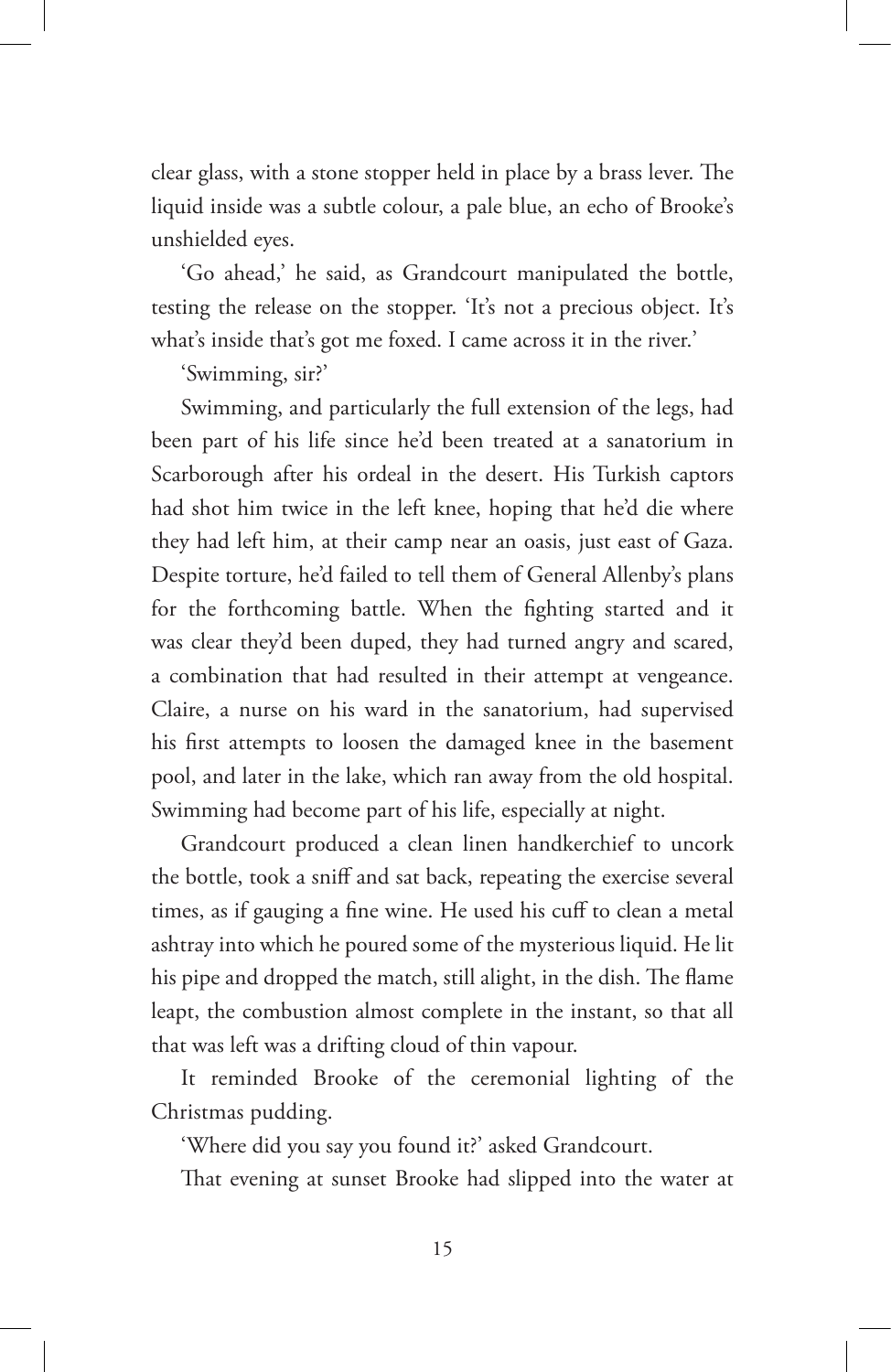his secret place, beyond a locked door where his old college kept its punts, and he'd swum against the current up into the languid channels on Coe Fen. The heat of the day had still been oppressive, and in retrospect he should have heeded the warning smell as he reached the deep pool beside the corn mill at Newnham, a spot overlooked by a riverside inn.

'One minute I was in cool, still water and then I heard it – a distinct *pop!* like a gas-ring lighting. Then I saw the fire burning on the surface. A blue flame, almost a film, just a shimmer, beautiful actually, like a layer of icy fire.'

Grandcourt raised his eyebrows at the poetry and took a fresh gulp of India Pale Ale.

'It was moving,' continued Brooke, leaning forward, dropping his voice. A group in the corner had started singing show songs and the decibel level of conversation had risen to counteract the racket.

'The edge of it, where the flame was, came right for me. So I went under and looked up, through the fire, at the sky. That's a sight. I could see the burning line moving over the surface. Walking pace, or cycling maybe. A few seconds and it was past. So I came up and got out quick on the bank by the inn.

'There was a couple there, on the grass, on a picnic rug. They looked a bit shocked. The young man admitted he'd just finished a cigarette and had thrown his stub in the water. So that's what did it.'

Brooke took an inch off his beer.

'It's petrol, surely?' he asked, resetting his pint on a dirty mat.

Grandcourt was examining the colour again. 'Maybe. But it smells odd, and looks odd. Petrol on the coupons is colourless. Extra fuel – for business, farmers and that – that's red. Rust red. Nothing like this.'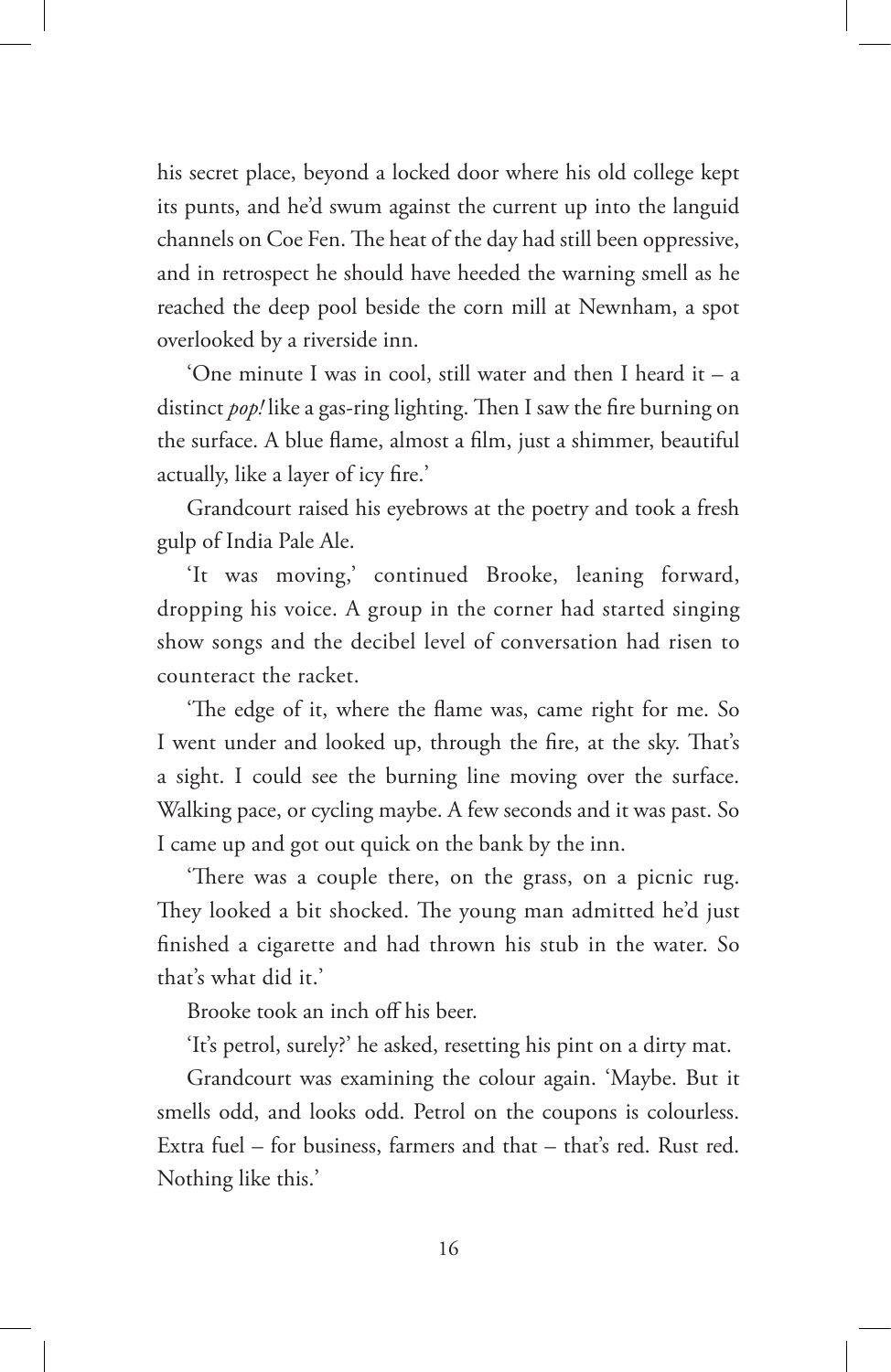'Can you ask about?'

'I can try, sir.' Grandcourt lit his pipe and was promptly obscured by smoke. His position in the department of engineering gave him access to considerable expertise – and a wide network of 'oppos' – his opposite numbers – in other disciplines. The deployment of so-called forensic science was currently the domain of Scotland Yard, and the Borough's methods were largely oldfashioned, but Grandcourt gave Brooke access to the university's collective scientific brain. It was a priceless asset.

A radio on the bar suddenly filled the room with the sound of the time pips: it was ten o'clock precisely.

The silence in the pub was church-like, as everyone braced for the worst. Brooke wondered whether Churchill's broadcast of the previous week, in which he'd lauded the Spitfires and the Hurricanes, had hit the right note. It certainly sounded confident, assured. He'd listened to it in this very bar and in the silent beat after the final words a collective breath had been taken, before they'd all cheered.

The news broadcaster's voice hit a similar upbeat note.

A man in the corner, filing a pipe, looked up at the radio.

'The War Cabinet has just issued a short statement. Late last night upwards of one hundred bombers of the RAF conducted a successful raid on Berlin, dropping high explosives. The target was the German capital's Tempelhof Airport. There were no British casualties . . .'

The cheer drowned the rest out. Brooke kept to his seat, wondering if it was wise for the RAF to bomb their capital, when the defence of their own was problematic. Grandcourt, seated too, nonetheless raised two small clenched fists beside his ears and grinned widely.

The cheers faded, but the radio was left on, playing a big band